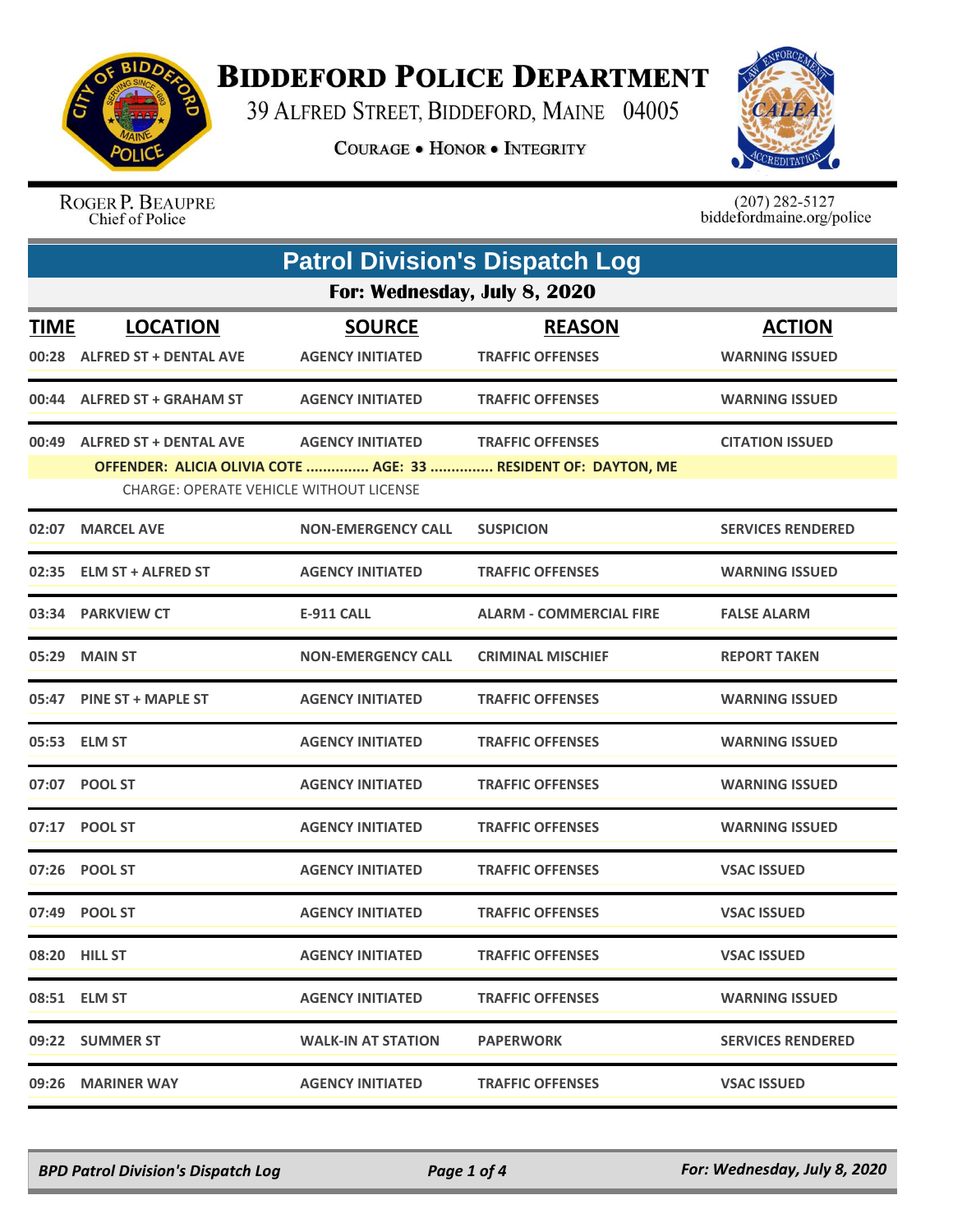| <b>TIME</b> | <b>LOCATION</b><br>09:26 MADDOX POND RD                                                                                                                                                                                                                                                          | <b>SOURCE</b><br><b>NON-EMERGENCY CALL</b> | <b>REASON</b><br><b>TRAFFIC OFFENSES</b> | <b>ACTION</b><br><b>SERVICES RENDERED</b> |  |
|-------------|--------------------------------------------------------------------------------------------------------------------------------------------------------------------------------------------------------------------------------------------------------------------------------------------------|--------------------------------------------|------------------------------------------|-------------------------------------------|--|
|             | 09:53 COLE RD                                                                                                                                                                                                                                                                                    | <b>AGENCY INITIATED</b>                    | <b>ANIMAL COMPLAINT</b>                  | <b>SERVICES RENDERED</b>                  |  |
| 10:04       | <b>SOUTH ST + OLD HOLLIS RD</b>                                                                                                                                                                                                                                                                  | E-911 CALL                                 | <b>ALL OTHER</b>                         | <b>SERVICES RENDERED</b>                  |  |
|             | 10:09 SOUTH ST                                                                                                                                                                                                                                                                                   | <b>AGENCY INITIATED</b>                    | <b>TRAFFIC OFFENSES</b>                  | <b>VSAC ISSUED</b>                        |  |
|             | 10:12 SOUTH ST                                                                                                                                                                                                                                                                                   | <b>NON-EMERGENCY CALL</b>                  | <b>VIOL PROTECTION FROM ABUSE</b>        | <b>NO ACTION REQUIRED</b>                 |  |
|             | 10:16 JEFFERSON ST + SOUTH ST                                                                                                                                                                                                                                                                    | <b>AGENCY INITIATED</b>                    | <b>DISTURBANCE / NOISE</b>               | <b>REPORT TAKEN</b>                       |  |
|             | 10:30 SOUTH ST                                                                                                                                                                                                                                                                                   | <b>AGENCY INITIATED</b>                    | <b>TRAFFIC OFFENSES</b>                  | <b>VSAC ISSUED</b>                        |  |
|             | 10:35 MARION AVE                                                                                                                                                                                                                                                                                 | <b>NON-EMERGENCY CALL</b>                  | <b>BURGLARY OF A MOTOR VEHICLE</b>       | <b>REPORT TAKEN</b>                       |  |
|             | 10:40 ALFRED ST                                                                                                                                                                                                                                                                                  | <b>WALK-IN AT STATION</b>                  | <b>COURT ORDERED CHECK IN</b>            | <b>SERVICES RENDERED</b>                  |  |
|             | 10:47 HIGH ST                                                                                                                                                                                                                                                                                    | <b>WALK-IN AT STATION</b>                  | <b>VIOL OF BAIL CONDITIONS</b>           | <b>REPORT TAKEN</b>                       |  |
|             | 10:48 ALFRED ST                                                                                                                                                                                                                                                                                  | <b>WALK-IN AT STATION</b>                  | <b>COURT ORDERED CHECK IN</b>            | <b>SERVICES RENDERED</b>                  |  |
|             | 10:49 SOUTH ST                                                                                                                                                                                                                                                                                   | <b>AGENCY INITIATED</b>                    | <b>TRAFFIC OFFENSES</b>                  | <b>VSAC ISSUED</b>                        |  |
|             | 11:00 ALFRED ST                                                                                                                                                                                                                                                                                  | <b>WALK-IN AT STATION</b>                  | <b>THEFT</b>                             | <b>REPORT TAKEN</b>                       |  |
|             | 11:13 SOUTH ST                                                                                                                                                                                                                                                                                   | <b>AGENCY INITIATED</b>                    | <b>TRAFFIC OFFENSES</b>                  | <b>VSAC ISSUED</b>                        |  |
|             | 11:32 FRANKLIN ST                                                                                                                                                                                                                                                                                | <b>AGENCY INITIATED</b>                    | <b>PARKING COMPLAINT</b>                 | <b>VEHICLE TOWED</b>                      |  |
|             | 11:34 BOULDER WAY                                                                                                                                                                                                                                                                                | <b>NON-EMERGENCY CALL</b>                  | <b>SHOPLIFTING</b>                       | <b>CITATION ISSUED</b>                    |  |
|             | OFFENDER: DANIEL H FORBES  AGE: 34  RESIDENT OF: PORTLAND, ME<br>CHARGE: POSSESSION OF DRUG PARAPHERNALIA WITH INTENT TO USE<br>CHARGE: THEFT BY UNAUTHORIZED TAKING OR TRANSFER - SHOPLIFTING<br><b>CHARGE: UNLAWFUL POSSESSION OF SCHEDULED DRUG</b><br>CHARGE: VIOLATING CONDITION OF RELEASE |                                            |                                          |                                           |  |
| 11:35       | <b>FORTUNES ROCKS RD</b>                                                                                                                                                                                                                                                                         | <b>E-911 CALL</b>                          | 911 MISUSE                               | <b>SERVICES RENDERED</b>                  |  |
| 11:36       | <b>GRAHAM ST</b>                                                                                                                                                                                                                                                                                 | <b>AGENCY INITIATED</b>                    | <b>DRUG</b>                              | <b>CITATION ISSUED</b>                    |  |
|             | OFFENDER: HANK RUSSELL PAYNE  AGE: 39  RESIDENT OF: BIDDEFORD, ME<br>CHARGE: REFUSING TO SUBMIT TO ARREST OR DETENTION-REFUSAL TO STOP<br><b>CHARGE: VIOLATING CONDITION OF RELEASE</b><br>CHARGE: OPERATING AFTER HABITUAL OFFENDER REVOCATION-PRIOR                                            |                                            |                                          |                                           |  |
|             | OFFENDER: KELLY DOROTHY KESSLER  AGE: 43  RESIDENT OF: BIDDEFORD, ME<br>CHARGE: SALE/USE OF DRUG PARAPHERNALIA                                                                                                                                                                                   |                                            |                                          |                                           |  |
|             | 12:24 CORNISH AVE                                                                                                                                                                                                                                                                                | <b>E-911 CALL</b>                          | <b>CHECK WELFARE</b>                     | <b>SERVICES RENDERED</b>                  |  |
|             | <b>BPD Patrol Division's Dispatch Log</b>                                                                                                                                                                                                                                                        |                                            | Page 2 of 4                              | For: Wednesday, July 8, 2020              |  |

\_\_\_\_\_\_\_\_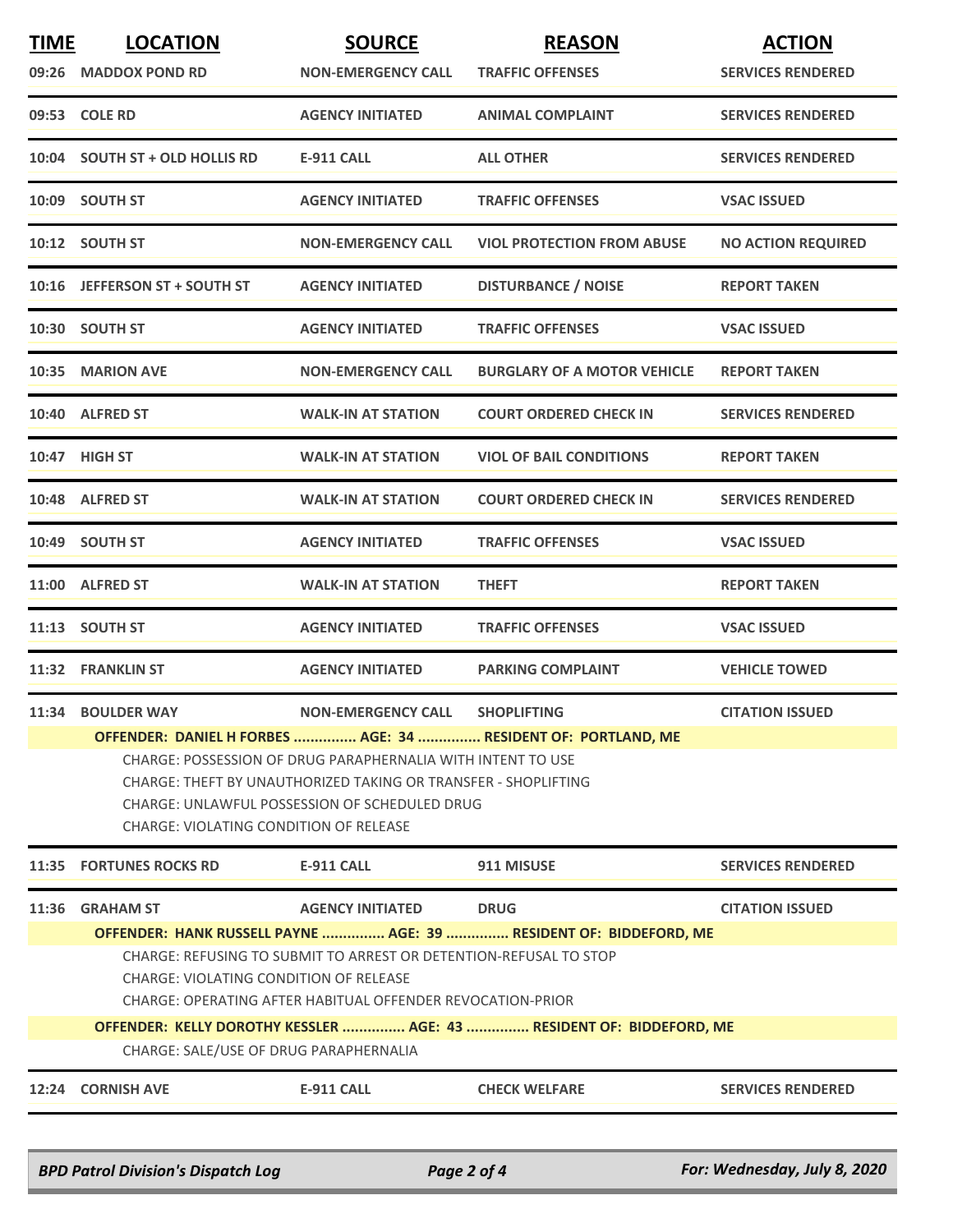| <b>TIME</b> | <b>LOCATION</b>               | <b>SOURCE</b>                                                  | <b>REASON</b>                     | <b>ACTION</b>                |
|-------------|-------------------------------|----------------------------------------------------------------|-----------------------------------|------------------------------|
|             | 12:25 ST MARYS ST             | <b>NON-EMERGENCY CALL</b>                                      | <b>MESSAGE DELIVERY</b>           | <b>SERVICES RENDERED</b>     |
|             | 12:50 ALFRED ST               | <b>NON-EMERGENCY CALL</b>                                      | <b>SUSPICION</b>                  | <b>UNFOUNDED</b>             |
|             | 12:56 WATER ST                | <b>E-911 CALL</b>                                              | 911 MISUSE                        | <b>SERVICES RENDERED</b>     |
|             | 13:47 AMHERST ST              | <b>NON-EMERGENCY CALL</b>                                      | <b>THEFT</b>                      | <b>REPORT TAKEN</b>          |
|             | 13:55 PIERSONS LN             | <b>NON-EMERGENCY CALL</b>                                      | <b>CHECK WELFARE</b>              | <b>UNFOUNDED</b>             |
|             | 14:45 ELM ST                  | <b>NON-EMERGENCY CALL</b>                                      | <b>SHOPLIFTING</b>                | <b>CITATION ISSUED</b>       |
|             |                               | CHARGE: THEFT BY UNAUTHORIZED TAKING OR TRANSFER - SHOPLIFTING |                                   |                              |
|             | 14:47 HILLS BEACH RD          | <b>NON-EMERGENCY CALL</b>                                      | <b>ALL OTHER</b>                  | <b>SERVICES RENDERED</b>     |
|             | 14:55 ELM ST + SPRUCE ST      | <b>NON-EMERGENCY CALL</b>                                      | <b>CHECK WELFARE</b>              | <b>UNFOUNDED</b>             |
|             | 14:59 ELM ST                  | <b>NON-EMERGENCY CALL</b>                                      | <b>ALL OTHER</b>                  | <b>NO ACTION REQUIRED</b>    |
|             | 15:04 ELM ST                  | <b>NON-EMERGENCY CALL</b>                                      | <b>ANIMAL COMPLAINT</b>           | <b>GONE ON ARRIVAL</b>       |
|             | 15:24 HARVEY ST               | <b>E-911 CALL</b>                                              | 911 MISUSE                        | <b>SERVICES RENDERED</b>     |
|             | 15:27 ALFRED ST               | <b>WALK-IN AT STATION</b>                                      | <b>PARKING COMPLAINT</b>          | <b>SERVICES RENDERED</b>     |
|             | 15:31 GUINEA RD               | <b>NON-EMERGENCY CALL</b>                                      | <b>CIVIL COMPLAINT</b>            | <b>SERVICES RENDERED</b>     |
|             | 15:39 FREE ST                 | <b>E-911 CALL</b>                                              | <b>CHECK WELFARE</b>              | <b>TRANSPORT TO HOSPITAL</b> |
|             | 15:47 SOUTH ST                | <b>E-911 CALL</b>                                              | <b>VIOL PROTECTION FROM ABUSE</b> | <b>SERVICES RENDERED</b>     |
|             | 15:50 CLEAVES ST              | <b>E-911 CALL</b>                                              | <b>ALL OTHER</b>                  | <b>NO ACTION REQUIRED</b>    |
|             | 15:55 ELM ST                  | E-911 CALL                                                     | 911 MISUSE                        | <b>NO ACTION REQUIRED</b>    |
|             | <b>16:40 MAIN ST</b>          | <b>NON-EMERGENCY CALL</b>                                      | <b>CIVIL COMPLAINT</b>            | <b>CIVIL COMPLAINT</b>       |
|             | 16:52 ALFRED ST               | <b>AGENCY INITIATED</b>                                        | <b>PAPERWORK</b>                  | <b>SERVICES RENDERED</b>     |
|             | 17:34 SACO FALLS WAY          | <b>AGENCY INITIATED</b>                                        | <b>PAPERWORK</b>                  | <b>PAPERWORK SERVED</b>      |
|             | 17:57 POOL ST + MARBLEHEAD LN | <b>AGENCY INITIATED</b>                                        | <b>TRAFFIC OFFENSES</b>           | <b>WARNING ISSUED</b>        |
|             | 18:18 SOUTH ST                | <b>NON-EMERGENCY CALL</b>                                      | <b>HARASSMENT</b>                 | <b>REPORT TAKEN</b>          |
|             | 18:24 FOREST ST               | <b>NON-EMERGENCY CALL</b>                                      | <b>SUSPICION</b>                  | <b>SERVICES RENDERED</b>     |
|             | 18:56 ELM ST                  | <b>NON-EMERGENCY CALL</b>                                      | <b>SHOPLIFTING</b>                | <b>REPORT TAKEN</b>          |